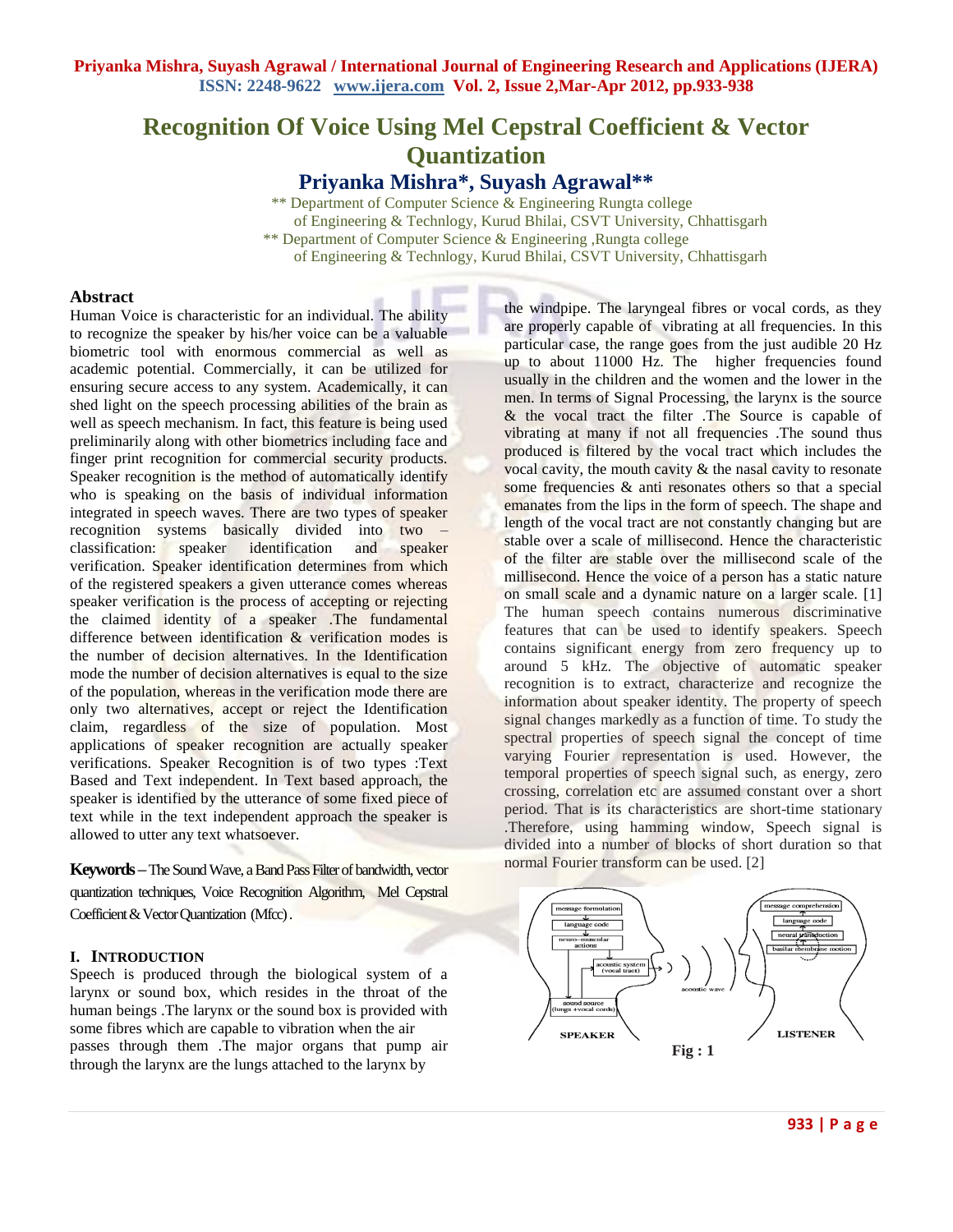## **II. HEADINGS**

In the study, the effectiveness of combinations of cepstral features, channel compensation techniques, and different local distances in the Dynamic Time Warping (DTW) algorithm is experimentally evaluated in the text-dependent speaker identification task. The training and the testing has been done with noisy telephone speech (short phrases in Bulgarian with length of about 2 seconds) selected from the BG-SRD at corpus. The employed cepstral features are – Linear Predictive Coding derived Cepstrum (LPCC), Mel-Frequency Cepstral Coefficients (MFCC), Adaptive Component Weighted Cepstrum (ACWC), Post-Filtered Cepstrum (PFC) and Perceptually Linear Predictive coding derived Cepstrum (PLPC). Two unsupervised techniques for channel compensation are applied–Cepstral Mean Subtraction (CMS) and Relative Spectral (RASTA) technique. In the DTW algorithm two cepstral distances are utilized – the Euclidean and the Root Power Sum (RPS) distance. The experiments have shown that the best recognition rate for available noisy speech data was obtained by using the combination of the MFCC, CMS and the DTW-RPS distance. [3] At the highest level, all speaker recognition systems contain two main modules feature extraction and feature matching. Feature extraction is the process that extracts a small amount of data from the voice signal that can later be used to represent each speaker. Feature matching involves the actual procedure to identify the unknown speaker by comparing extracted features from his/her voice input with the ones from a set of known speakers. We will discuss each module in detail in later sections. Although voice authentication appears to be an easy authentication method in both how it is implemented and how it is used, there are some user influences that must be addressed, Colds. If the user has a cold which affects his or her voice that will have an effect on the acceptance of the voice-scanning device. Any major difference in the sound of the voice may cause the voice-scanning device to react in a negative way, causing the system to reject the user. Expression and volume. If a person is trying to speak with expressions on their face (i.e. smiling at the same time) their voice will sound different. The user of the device must also be able to speak loudly and clearly in order to obtain accurate results. Misspoken or misread prompted phrases. If the user is required to authenticate by speaking a prompted phrase and they mispronounce the phrase, they will be rejected by the system. Previous user activity may have an impact on the outcome of the voice scanning device. For example, if the user is out of breath and is unable to speak well. Background noises will interfere with the user who is trying to authenticate to the device. The environment in which the user is authenticating to the device must be free of any major background noise. [4] The mel-frequency cepstral coefficients (MFCCs) are frequently used as a speech parameterization in speech recognizers. Practical applications of speech recognition and dialogue

systems bring sometimes a requirement to synthesize or reconstruct the speech from the saved or transmitted MFCCs. Presented paper describes an approach to the construction of a MFCC-based speech production system and discusses based speech production system and discusses various possibilities of its excitation.



**Fig : 2** Claimed identity is also fed to the system





# **III. INDENTATIONS AND EQUATIONS**

The problem identification work depends solely on literature survey. Problem identification is a process of identifying the problem and it define the problem clearly. In the literature survey it is found that various author used various methods for speaker identification but still there is a scope for future work according to my shown method. Now in problem identification we will show the method used in literature survey and how i can improve these methods to get accurate speaker identification using the proposed work. Speaker recognition is basically divided into two-classification: speaker recognition and speaker identification and it is the method of automatically identify who is speaking on the basis of individual information integrated in speech waves. Speaker recognition is widely applicable in use of speaker's voice to verify their identity and control access to services such as banking by telephone, database access services, voice dialing telephone shopping, information services, voice mail, security control for secret information areas, and remote access to computer AT and T and TI with Sprint have started field tests and actual application of speaker recognition technology; many customers are already being used by Sprint"s Voice Phone Card. Speaker recognition technology is the most potential technology to create new services that will make our everyday lives more secured. Another important application of speaker recognition technology is for forensic purposes. Speaker recognition has been seen an appealing research field for the last decades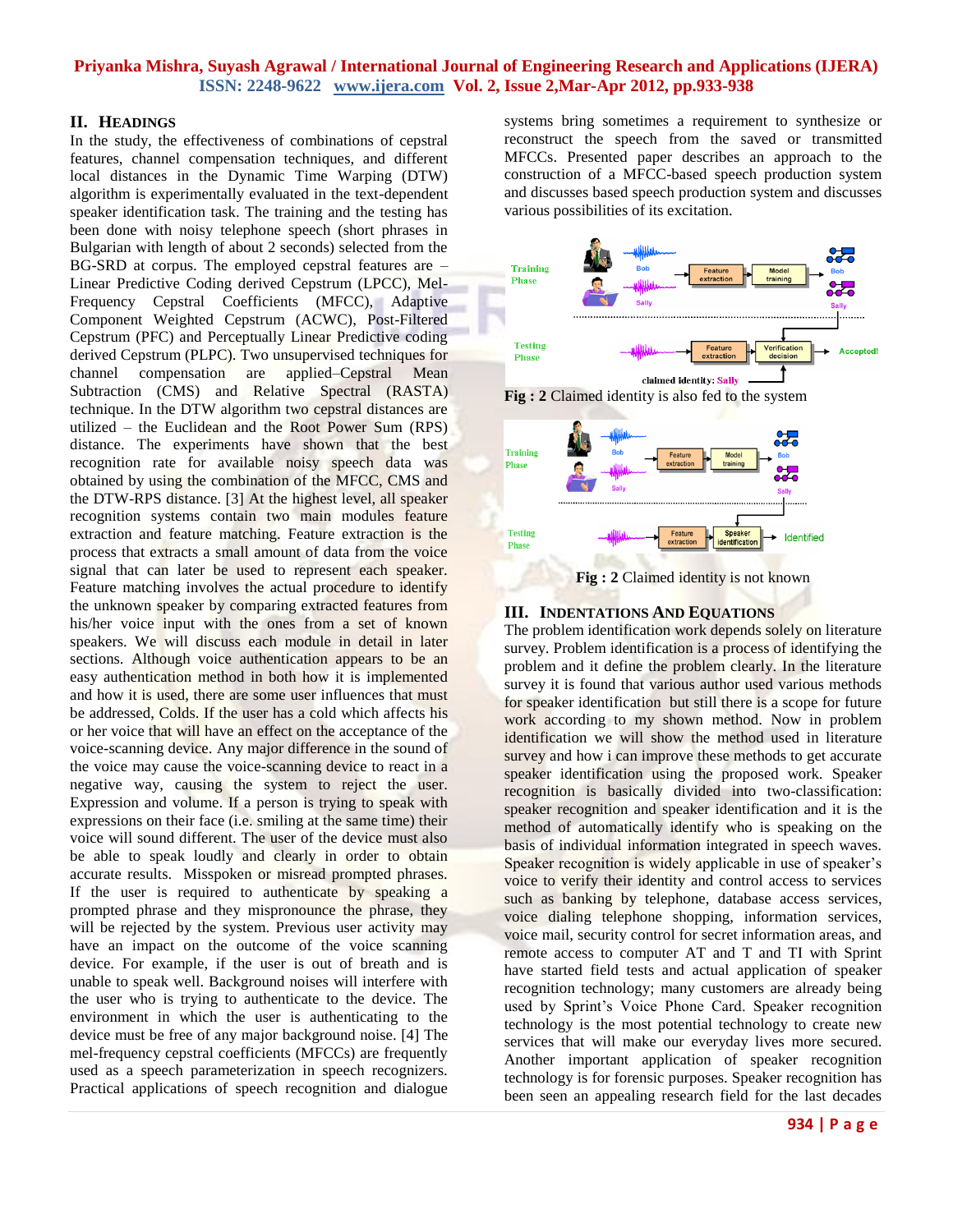which still yields a number of unsolved problems. The main aim of this project is speaker identification, which consists of comparing a speech signal from an unknown speaker to a database of known speaker. The system can recognize the speaker, which has been trained with a number of speakers. [11] Techniques of Feature Extraction: The general methodology of audio classification involves extracting discriminatory features from the audio data and feeding them to a pattern classifier. Different approaches and various kinds of audio features were proposed with varying success rates. Some of the audio features that have been successfully used for audio classification include Melfrequency cepstral coefficients (MFCC), Linear predictive coding (LPC), Local discriminant bases (LDB). Few techniques generate a pattern from the features and use it for classification by the degree of correlation. Few other techniques use the numerical values of the features coupled to statistical classification method.

#### **Equation**

Coding of Algorithm used for Change Detection Filtering the Sound Wave The sound wave under consideration is filtered with a Band Pass Filter of bandwidth 80 Hz-8000 Hz.

#### **Program code:**

 $[b, a] = butter(4, [80/22050 8000/22050]);$ 

 $x = filter(b,a,y);$ 

Where

y= wavread("sample.wav")

22050=sampling frequency

**Silence Removal** Silence present before and after the voiced part is removed to improve the performance of classifier. FILTERING THE SIGNAL The sound wave under consideration is filtered using a Band Pass Filter of bandwidth (80hz-8000hz) to eliminate noise.



REMOVING SILENCE **Silence present in the sound wave is removed to emphasize only on the voiced part of the wave** 



#### **Feature Vectors**

Now, mfcc"s are calculated for the processed sound waves. Each frame of wave will have a mfcc vector and the frame rate for the present program is 100 frames/sec. First row of mfcc vectors gives the energy content of corresponding frames. Energy information is not a speaker specific feature and hence it is eliminated from the feature vector. The size becomes (12x1). Derivatives and double derivatives are found by the difference between consecutive vectors and second immediate vectors respectively.

Derivatives of mfcc's provide information regarding the rate of speech. By augmenting derivatives, the size of feature vector becomes (36x1)

#### **IV. FIGURES AND TABLES**

The Mel-frequency cepstral coefficients (MFCCs) are frequently used as a speech parameterization in speech recognizers. Practical applications of speech recognition and dialogue systems bring sometimes a requirement to synthesize or reconstruct the speech from the saved or transmitted MFCCs. [7]



**Figure 4** Block Diagram of the Mfcc Processor

The speech input is recorded at a sampling rate of 22050Hz. This sampling frequency is chosen to minimize the effects of *aliasing* in the analog-to-digital conversion process.

Figure 4.1 shows the block diagram of an MFCC processor. [8]. In this work, the Mel frequency Cepstrum Coefficient (MFCC) feature has been used for designing a text dependent speaker identification system. The extracted speech features (MFCC"s) of a speaker are quantized to a number of centroids using vector quantization algorithm. These centroids constitute the codebook of that speaker. MFCC"s are calculated in training phase and again in testing phase. Speakers uttered same words once in a training session and once in a testing session later. The Euclidean distance between the MFCC"s of each speaker in training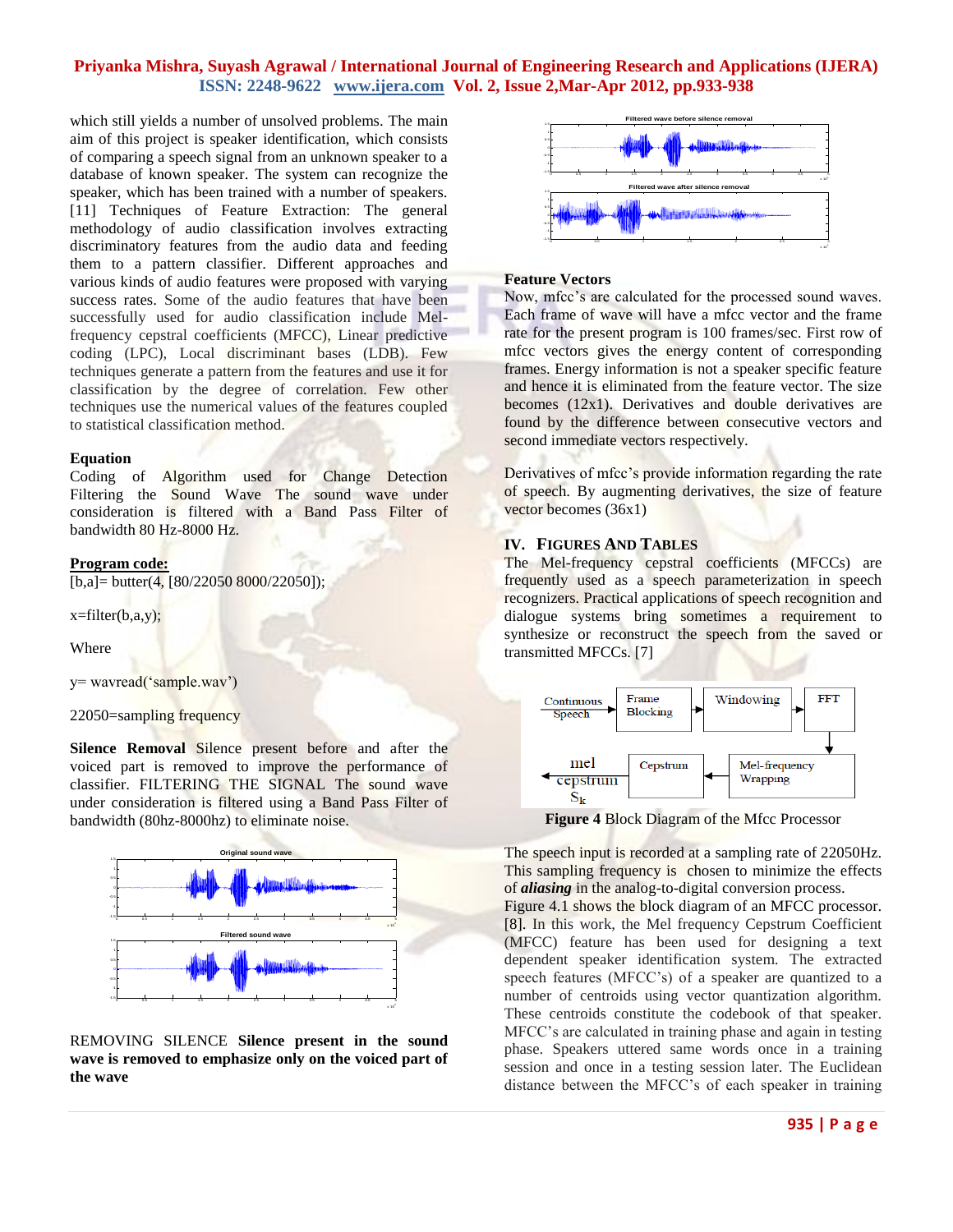phase to the centroids of individual speaker in testing phase is measured and the speaker is identified according to the minimum Euclidean distance. The code is developed in the MATLAB environment and performs the identification satisfactorily. [2]

#### **IV.I SPEAKER VERIFICATION SYSTEM**

A speaker verification system is composed of two distinct phases, a training phase and a test phase. Each of them can be seen as a succession of independent modules.



## **Figure 4.1** Modular Representation of the Training Phase of Speaker Verification System

Figure 4.2 shows a modular representation of the training phase of a speaker verification system. The first step consists in extracting parameters from the speech signal to obtain a representation suitable for statistical modeling as such models are extensively used in most state-of-the-art speaker verification systems. The second step consists in obtaining a statistical model from the parameters. This training scheme is also applied to the training of a background model.



**Figure 4.**2Modular Representation of the Test Phase of a

#### Speaker Verification System

Figure 4.3 shows a modular representation of the test phase of a speaker verification system. The entries of the system are a claimed identity and the speech samples pronounced by an unknown speaker. The purpose of a speaker verification system is to verify if the speech samples correspond to the claimed identity. First, speech parameters are extracted from the speech signal using exactly the same module as for the training phase. Then, the speaker model corresponding to the claimed identity and a background model are extracted from the set of statistical models calculated during the training phase. Finally, using the speech parameters extracted and the two statistical models, the last module computes some scores, normalizes them, and makes an acceptance or a rejection decision. The normalization step requires some score distributions to be estimated during the training phase or/and the test phase. [10]

Speaker recognition can also divide into two methods, textdependent and text -independent methods. In text dependent method the speaker to say key words or sentences having the same text for both training and recognition trials. Whereas in the text independent does not rely on a specific text being speak. Formerly text dependent methods were widely in application, but later text independent is in use. Both text dependent and text independent methods share a problem however. By playing back the recorded voice of registered speakers this system can be easily deceived. There are different techniques used to cope up with such problems. Such as a small set of words or digits are used as input and each user is provoked to thorough a specified sequence of key words that is randomly selected every time the system is used. Still this method is not completely reliable. This method can be deceived with the highly developed electronics recording system that can repeat secrete key words in a request order. [11]

# **IV.II** TEXT DEPENDENT VOICE RECOGNITION

The speech-dependent recognition techniques discriminate the users based on the same spoken utterance. Textdependent recognition methods are usually based on template-matching techniques. Many of them use *Dynamic time warping* (*DTW*) algorithms or *Hidden Markov models*  (*HMM*). Speaker classification represents the next stage of this pattern recognition process. We use a supervised classifier for our voice identification system, proposing a *minimum mean distance classification* approach. A set of registered (advised) speakers is set first. Next, a *training set*  is obtained as a collection of spoken utterances, corresponding to the same speech, provided by these speakers and filtered for noise removal. Each speech signal of the training set constitutes a *vocal prototype*. The feature vectors computed for these prototypes make the *feature training set*. Then, we apply an extended version of the minimum distance classification procedure. We consider N classes, each class corresponding to an advised speaker. Our algorithm introduces each input vocal sequence i S in the class of the speaker corresponding to the smallest mean distance between the feature vector of the input signal and his prototype vectors.

#### **IV.III TEXT-IN DEPENDENT VOICE RECOGNITION**

The speech-independent recognition systems involve impressing volumes of training data ensuring that the entire vocal range is captured. Thus, it is useful for not cooperative subjects, for example like those in the surveillance systems. The most successful speech-independent recognition methods are based on Vector Quantization (VQ) or Gaussian Mixture Model (GMM). The VQ-based methods are parametric approaches which use VQ codebooks consisting of a small number of representative feature vectors, while the GMM-based methods represent nonparametric techniques using K Gaussian distributions. We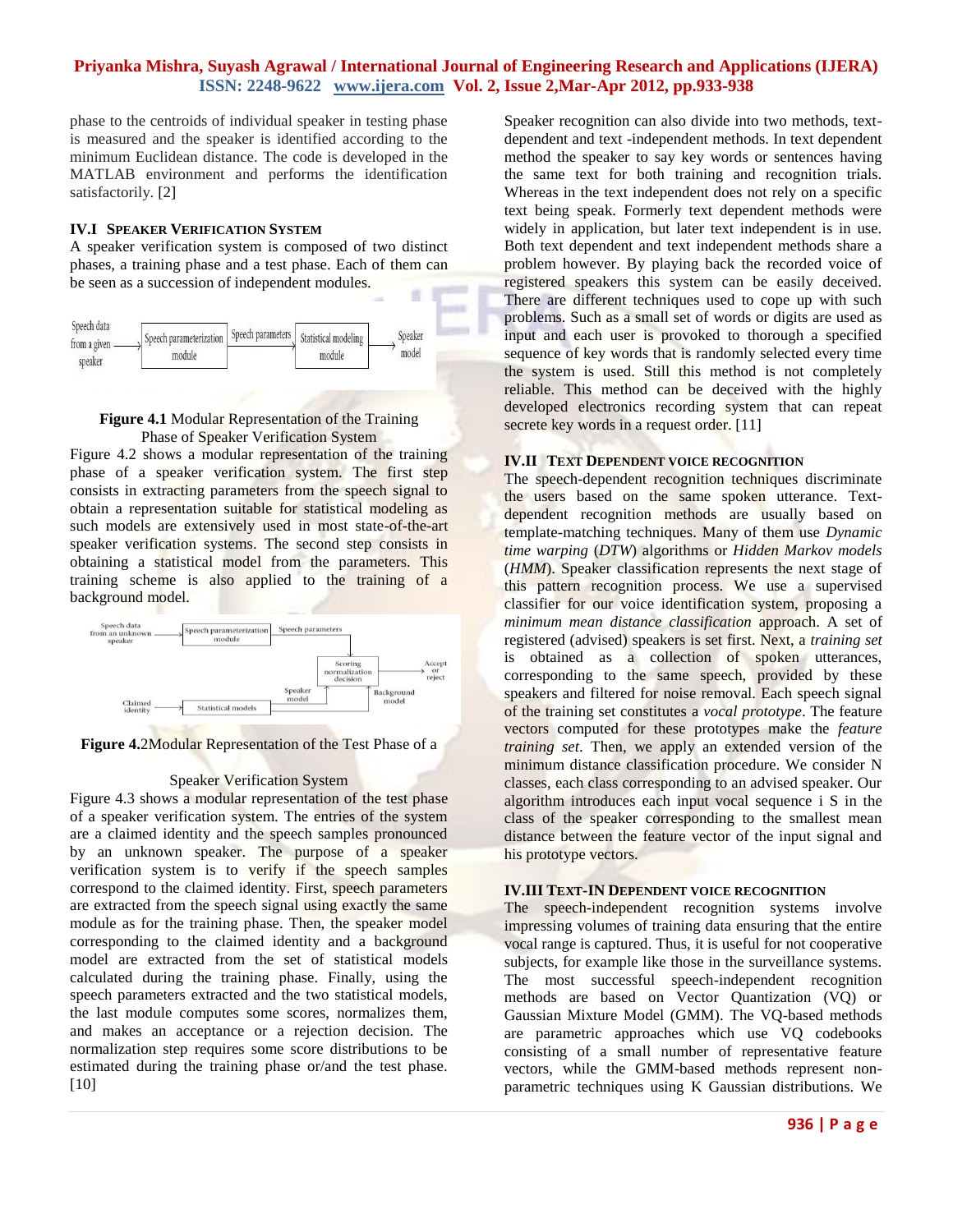utilize the same delta mel cepstral analysis for the feature extraction part of this recognition system. [16]

## **IV.IV MFCC EVALUATION**

The MFCC parameterization follows common requirements imposed on a speech parameterization for speech recognition purposes. Its main features are aimed above all at: 1. to capture an important information presented in a speech signal for recognition purposes .2 to handle as little data as necessary and 3 to use any quick evaluation algorithm. Moreover the benefit of MFCCs is also in their perceptually scaled frequency axis. The mel-scale offers higher frequency resolution on the lower frequencies in the same way as a sound is percepted by the human auditory organ. In addition, the MFCCs offer through their cepstral nature abilities to model both poles and zeros.

## **V. CONCLUSION**

In this proposed work the methods used Speaker Recognition based on their results are as follows. The methods used for Speaker Recognition are classified into two parts

**1) Training Phase**

## **2) Testing Phase**

This thesis project describes an enhanced Mel frequency Cepstral coefficient (MFCC) Technique for speaker recognition & analysis by the Computer .The computer records the voice pattern of the speaker during training phase. During the testing phase ,a speaker speaks into the microphone, and the computer analyses it by using Mat Lab software Two pattern matching algorithm are used in recognition mode.The algorirhm can be used in security devices that uses voice recognition technology for identification. Most important parts of speaker recognition system are (i) Feature Extraction (ii) Classification method & Feature matching, The aim of the feature extraction step is to strip unnecessary Information from the sensor data and convert the properties of the signal which are important for the pattern recognition task to a format that simplifies the distinction of the classes. The goal of the classification step is to estimate the general extension of the classes within feature space from a training set. According to Martens there are various feature extraction techniques including Linear Predictive Coding (LPC), Perceptual Linear Prediction (PLP) and MFCC, However MFCC is frequently used method for Speaker Recognition & Speaker Verification. In MFCC, the main advantage is that it uses mel frequency scaling which is Very approximate to the human auditory system. The basic steps are: Cepstrum Preprocessing and FFT. The MFCC technique has been applied for speaker identification. VQ is used to minimize the data of the extracted feature. The study reveals that as number of centroids increases, identification rate of the system increases. It has been found that combination of Mel frequency and Hamming window gives the best performance. It also suggests that in order to obtain

satisfactory result the number of centroids has to be increased as the number of speakers increases The study shows that the linear scale can also have a reasonable identification rate if a comparatively higher number of centroids is used. However, the recognition rate using a linear scale would be much lower if the number of speakers

increases. Mel scale is also less vulnerable to the changes of speaker's vocal cord in course of time. The present study is still ongoing, which may include following further works HMM may be used to improve the efficiency and precision of the segmentation to deal with crosstalk, laughter and uncharacteristic sounds. A more effective normalization algorithm can be adopted on extracted parametric representations of the acoustic signal, which would improve the identification rate further. Finally, a combination of features (MFCC, LPC, LPCC, Formant etc) may be used to implement a robust parametric representation for speaker identification

## **REFERENCES**

- [1]. MFCC and Its Applications in Speaker Recognition Vibha Tiwari IJET pp 19-22, 2010.
- [2] Speaker Identification Using Cepstral Analysis Muhammad Noman Nazar IEEE pp 139-143, 2002.
- [3]. Cepstral Features and Text-Dependent Speaker Identification – A Comparative Study Atanas Ouzounov C& Vol 10. No 1 2010..
- [4] Artificial Neural Network & Mel-Frequency Cepstrum Coefficients-Based Speaker Recognition Adjoudj Réda , Boukelif Aoued March 27-31, 2005.
- [5] Voice Recognition Algorithms Using Mel Frequency Cepstral Coefficient (Mfcc) and Dynamic Time Warping (Dtw) Techniques lindasaiwa Muda,Mumtaj Begam and I. Elamvazuthi Journal of Computing Vol 2, Issue 3 pp 138-143, 2010.
- [6]. A Viable Technique: Speaker Recognition Manjot Kaur Gill.
- [7]. Speech Production Based on the Mel-Frequency Cepstral Coefficients Zbynìk Tychtl and Josef Psutka.
- [8]. Speaker Identification Using Mel Frequency Cepstral Coefficients Md. Rashidul Hasan,Mustafa Jamil, Md. Golam Rabbani Md. Saifur Rahman ICECE pp 565-568, 2004.
- [9]. Comparison of Clustering Algorithms in Speaker Identification Tomi Kinnunen, Teemu Kilpeläinen and Pasi Fräntic .